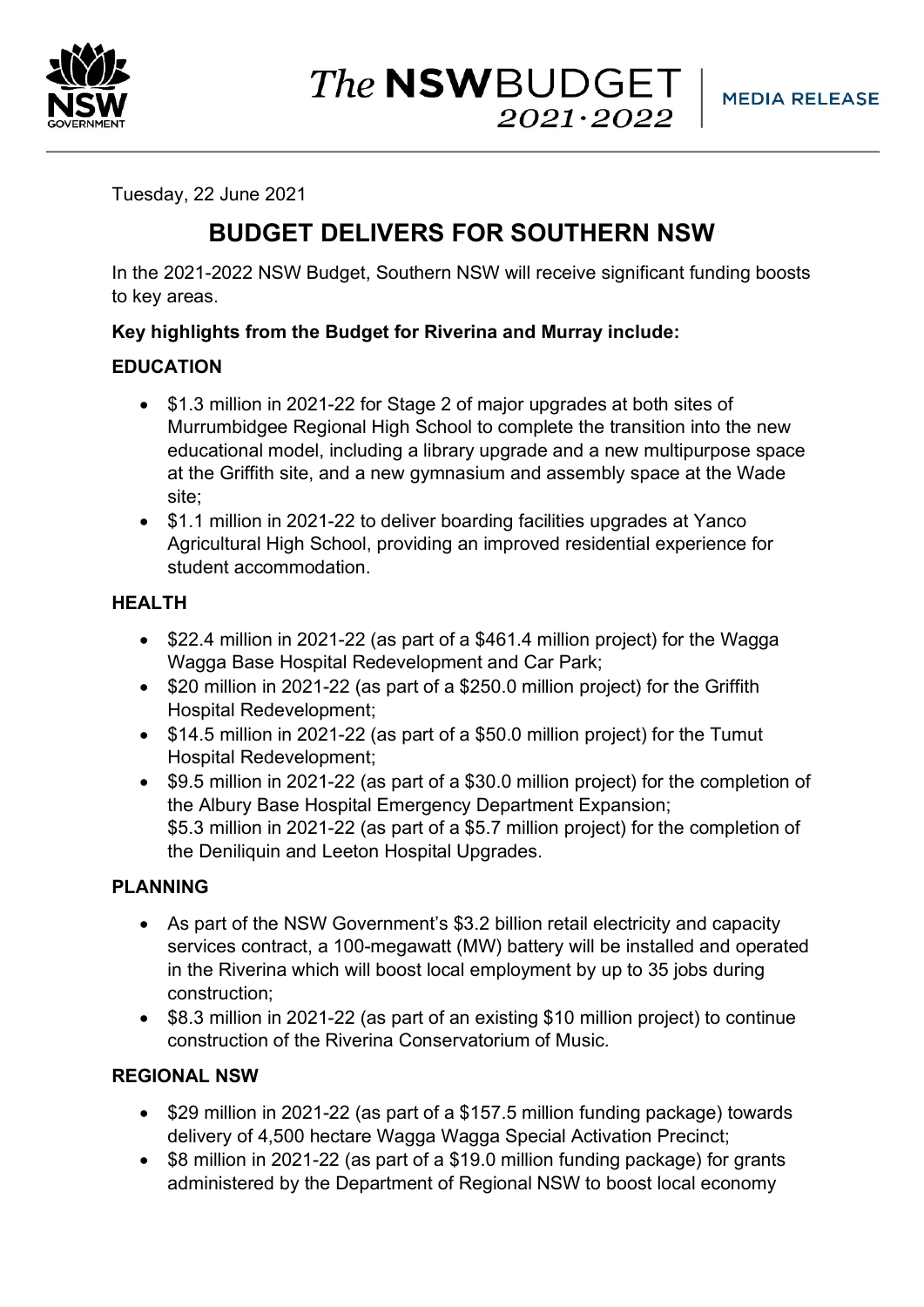

including \$5.4 million in 2021-22 (as part of \$9.2 million State funding) to redevelop Corowa Saleyards;

- \$0.6 million in 2021-22 (as part of \$12.5 million State funding) to upgrade the Tumut aerodrome;
- \$0.3 million in 2021-22 (as part of \$3.1 million State funding) for the Henty highway intersection and rail crossing project;
- \$0.3 million in 2021-22 (as part of \$1.0 million State funding) for the Deniliquin Town Hall Revitalisation project;
- \$0.3 million in 2021-22 (as part of \$0.6 million State funding) for West Wyalong Aerodrome Upgrade.

# **CUSTOMER SERVICE**

• \$25.2 million in 2021-22 for the Critical Communications Enhancement Program, creating a single, interoperable Public Safety Network for all Emergency Service Organisations.

## **TRANSPORT**

- \$8.8 million in 2021-22 to continue construction of the new Murray River Bridge between Echuca in Victoria and Moama;
- \$6.7 million in 2021-22 to commence construction of the replacement Marshalls Creek Bridge;
- \$1 million in 2021-22 to continue planning for upgrades to Olympic Highway Intersections at Travers St and Old Narrandera Road.

## **RESTART FUNDING**

- \$68 million Restart funding commitments in 2021-22 (as part of a \$193.0 million Restart package) allocated directly to Riverina Murray local authorities and organisations for infrastructure building, renewal and upgrade including:
	- o \$23 million in 2021-22 (as part of a \$29.0 million Restart package) for Bomen Enterprise Area.
	- o \$4.5 million in 2021-22 (as part of a \$11.0 million Restart package) for project Wagga Wagga Cycling Towns.
	- o \$4.3 million in 2021-22 (as part of a \$10.0 million Restart package) for the NEXUS Industrial Precinct in Albury.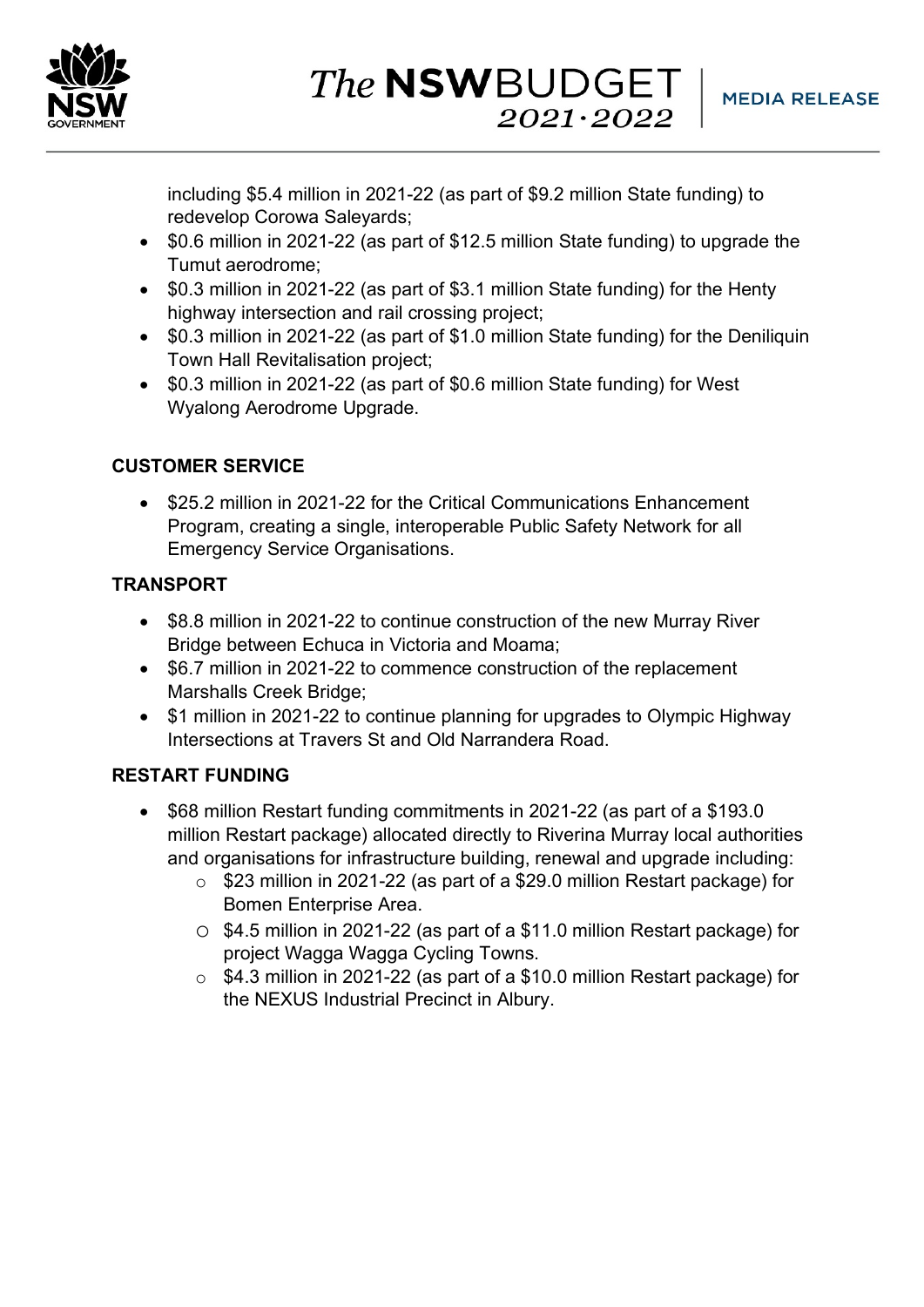

## **Key highlights from the Budget for South East and Tablelands include:**

## **EDUCATION**

- \$34.7 million in 2021-22 to construct a new high school in Bungendore.
- \$31.3 million in 2021-22 to continue delivery of a new primary school in Googong.
- \$25.9 million in 2021-22 to construct a new high school in Jerrabomberra.
- \$20.1 million in 2021-22 to continue delivery of a new primary school in Murrumbateman.
- Delivery of hall upgrades at Queanbeyan West Public School and Yass High School.

## **HEALTH**

- \$28.5 million in 2021-22 (as part of a \$165.0 million project) for the Goulburn Hospital Redevelopment and additional clinical services enhancement;
- \$14.3 million in 2021-22 (as part of a \$200.0 million project) for the Eurobodalla Health Service Redevelopment;
- \$8.9 million in 2021-22 (as part of a \$55.0 million project) for the Bowral Hospital Redevelopment Stage 2;
- \$6.3 million in 2021-22 (as part of a \$24.2 million project) for the Cooma Hospital Redevelopment.

## **PLANNING**

- \$5.1 million in 2021-22 (as part of an existing \$17.2 million project) to continue improvements to the Snowies Iconic Walk;
- \$3.7 million in 2021-22 (as part of an existing \$9.9 million project) to continue the Thredbo Valley Track Extension;
- \$2.3 million in 2021-22 (as part of an existing \$7.9 million project) to continue improvements to the Light to Light Walk;
- \$2.3 million in 2021-22 (as part of an existing \$9.6 million project) to reinvigorate the Wombeyan Caves experience and deliver new nature-based tourism opportunities.

## **REGIONAL NSW**

- \$50 million in 2021-22, and \$75.0 million in total, for Special Activation Precincts Pre-Delivery Works, shared across the Snowy Mountains, Moree, and Williamtown Special Activation Precincts;
- \$10 million for the Monaro Street Upgrade in Queanbeyan;
- \$7.2 million for the Bundian Way walking track from Jigamy Farm to Fisheries Beach. \$2.9 million for Jigamy Farm Campground Upgrade.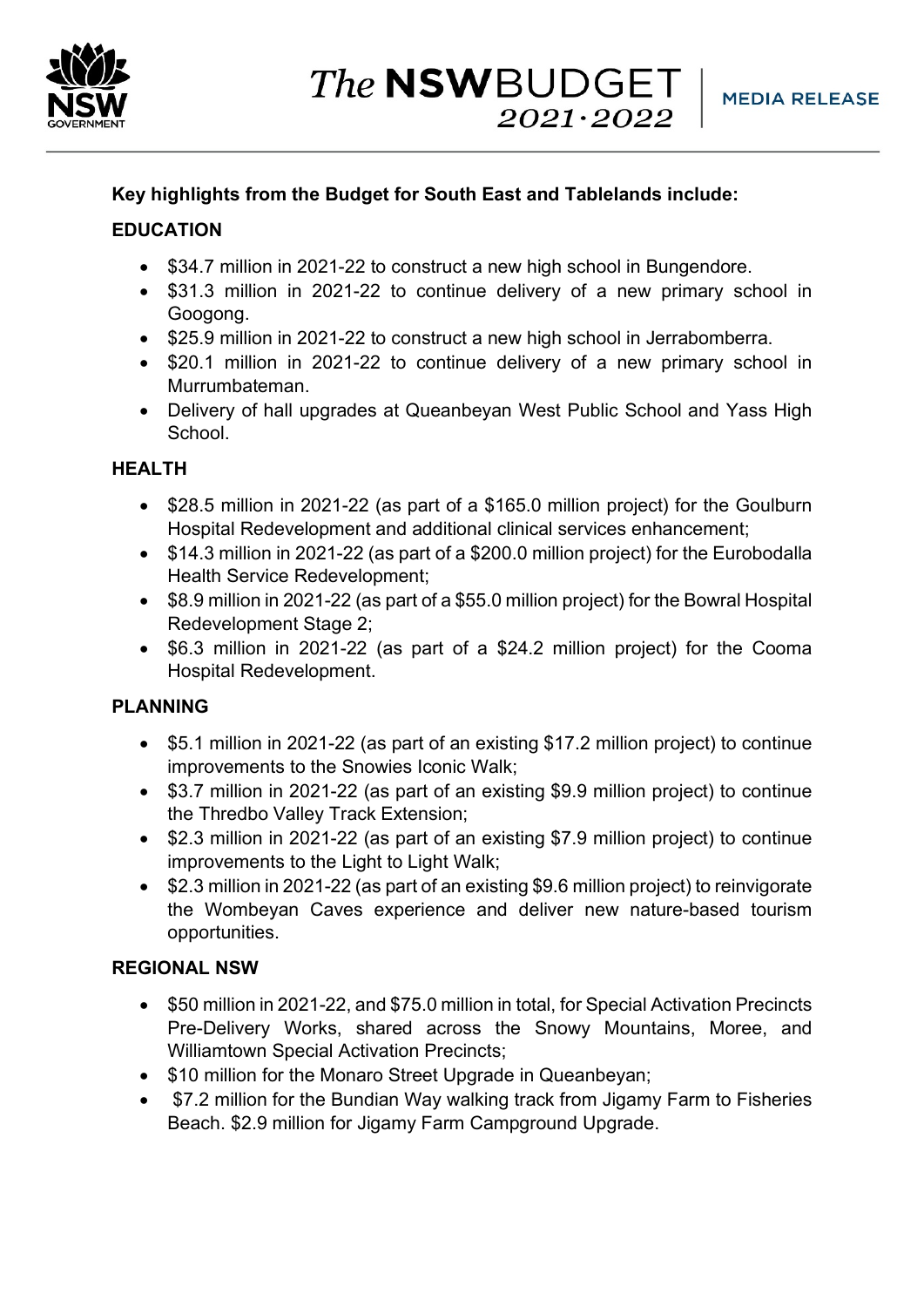

#### **CUSTOMER SERVICE**

• \$20.4 million in 2021-22 for the Critical Communications Enhancement Program, creating a single, interoperable Public Safety Network for all Emergency Service Organisations.

#### **STRONGER COMMUNITIES**

• \$19 million (as part of a \$60.0 million project) to continue the upgrade of the Goulburn Police Academy which incorporates contemporary technology and training facilities and refurbishes student accommodation and classrooms.

#### **TRANSPORT**

- \$74.8 million in 2021-22 to continue construction of the Nelligen Bridge Replacement on the Kings Highway, Nelligen;
- \$52.6 million in 2021-22 to continue construction of the Barton Highway Duplication, including minor works (State and Federal funded);
- \$35.3 million in 2021-22 to complete construction of the new Batemans Bay Bridge, and commence removal of the old bridge;
- \$18.4 million in 2021-22 to continue construction of the Hume Highway Heavy Duty Pavement upgrade at Marulan;
- \$10 million in 2021-22 to continue delivery of the Monaro Highway Upgrade program;
- \$8.2 million in 2021-22 to commence construction of South Batemans Bay Link Road;
- \$6.2 million in 2021-22 to continue planning for a new rail alignment options along the Sydney to Canberra Corridor, as part of an \$80 million commitment (State and Federal funded).

#### **RESTART FUNDING**

- \$83 million Restart funding commitments in 2021-22 (as part of a \$192 million Restart package) allocated directly to South East & Tablelands local authorities and organisations for infrastructure building, renewal and upgrade including:
	- o \$13 million in 2021-22 (as part of a \$26.0 million Restart package) for the project Eurobodalla Southern Storage.
	- o \$8.7 million in 2021-22 (as part of a \$23.0 million Restart package) for the South Jerrabomberra Innovation Precinct.
	- o \$4.6 million in 2021-22 (as part of a \$5.2 million Restart package) for the Southern Regional Livestock Exchange in Moss Vale.